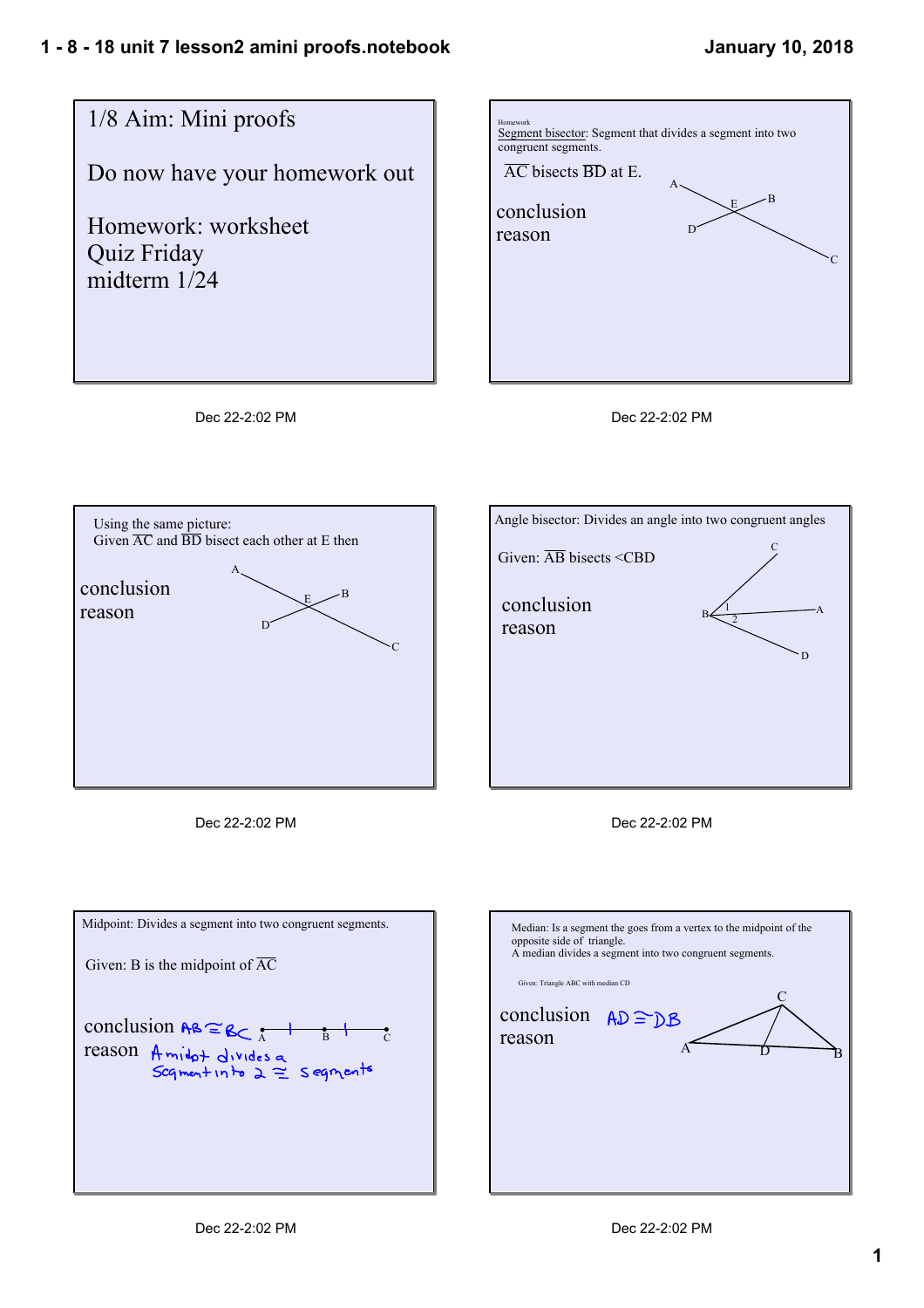## **1 8 18 unit 7 lesson2 amini proofs.notebook**



| Altitude: Segment that goes from a vertex perpendicular to the opposite side.<br>Means it forms right angles and all right angles are congruent.         |
|----------------------------------------------------------------------------------------------------------------------------------------------------------|
| Given triangle JOY with altitude OH<br>3 statements<br>CONCLUSION $\bigotimes_{q \mid q_{nd} \neq 2}^{\infty}$ are right $\neq 5$<br>© 4) ≅ 42<br>reason |
|                                                                                                                                                          |
|                                                                                                                                                          |







Dec 22-2:02 PM



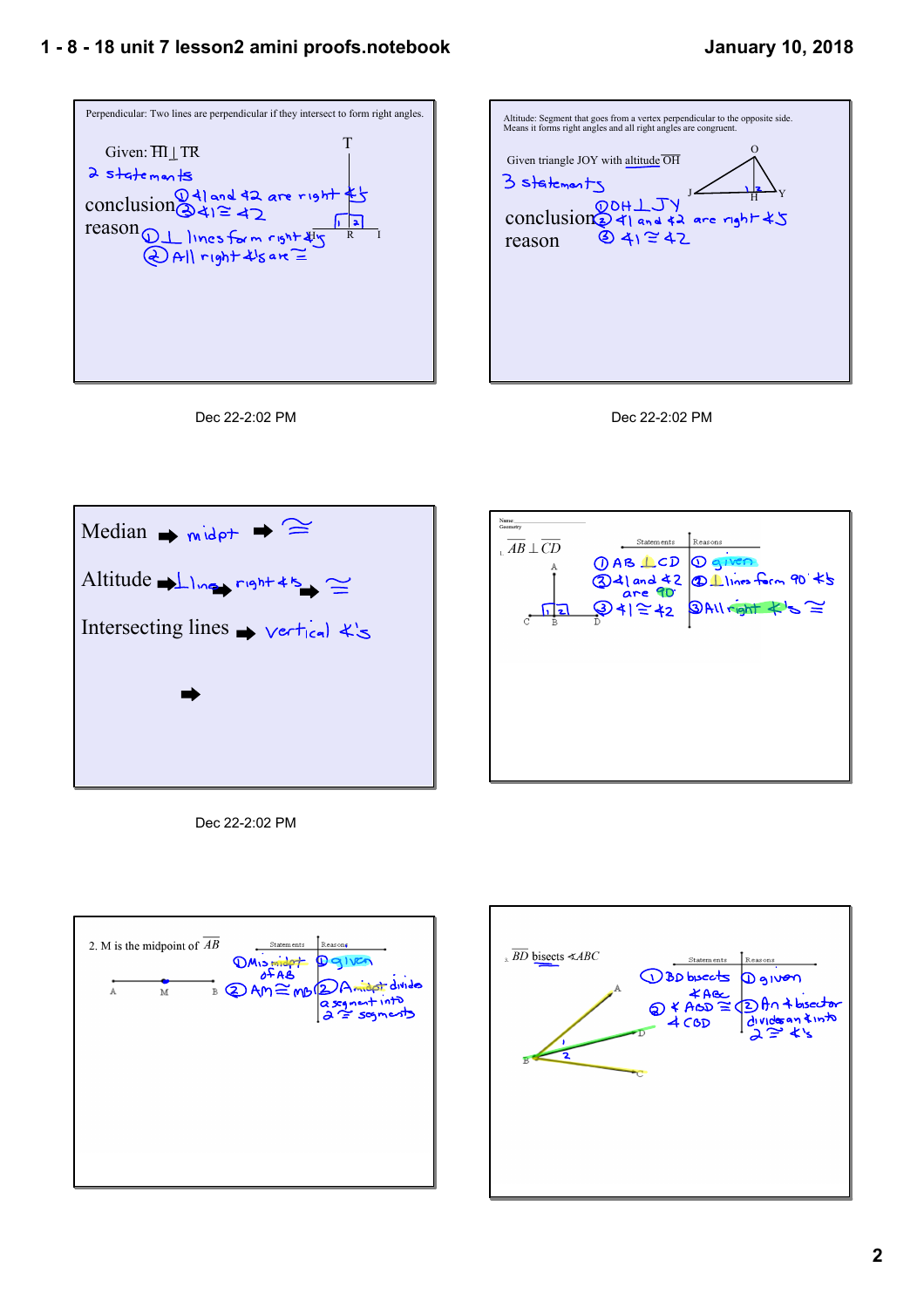## **1 8 18 unit 7 lesson2 amini proofs.notebook**











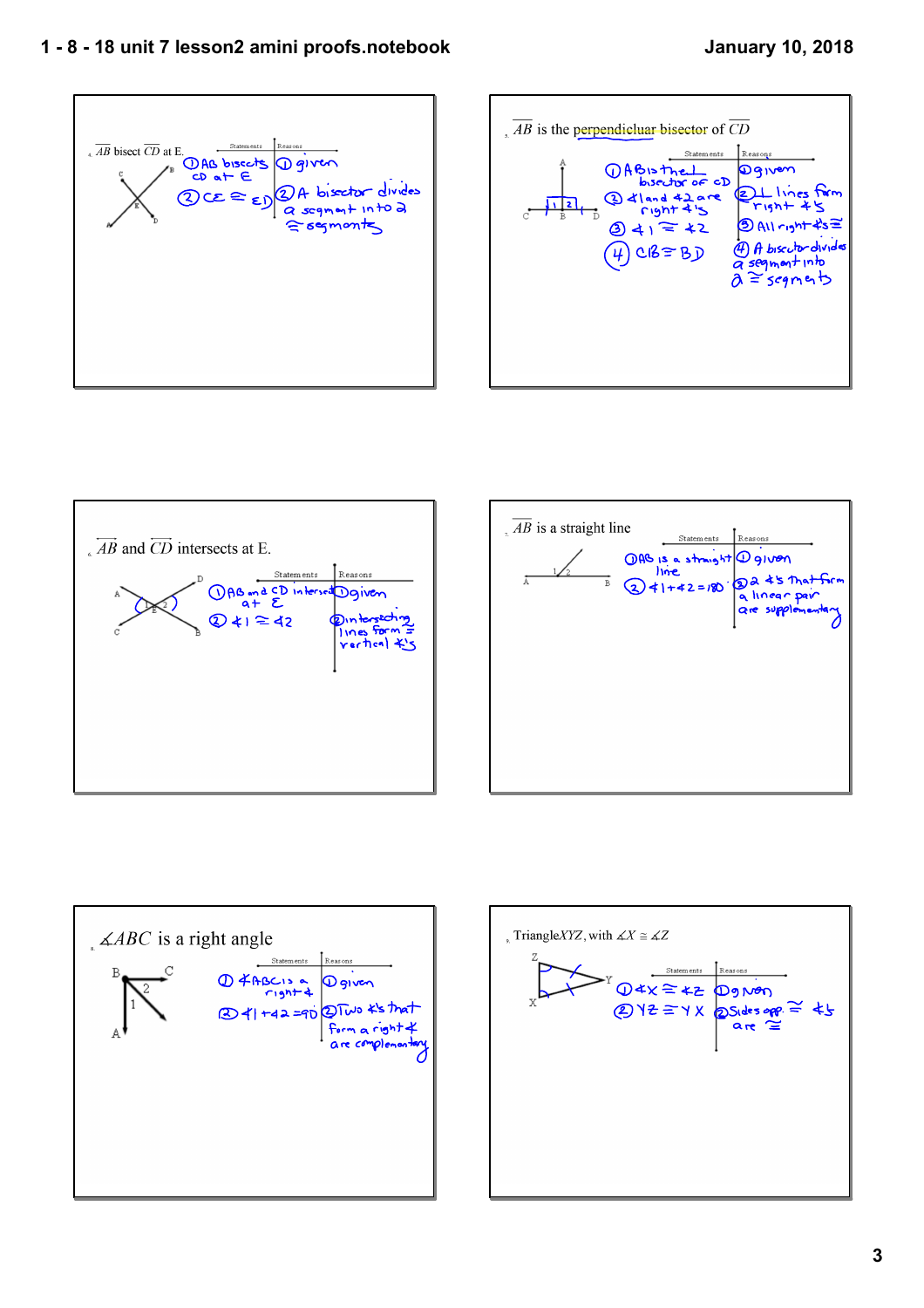













Dec 23-6:29 AM



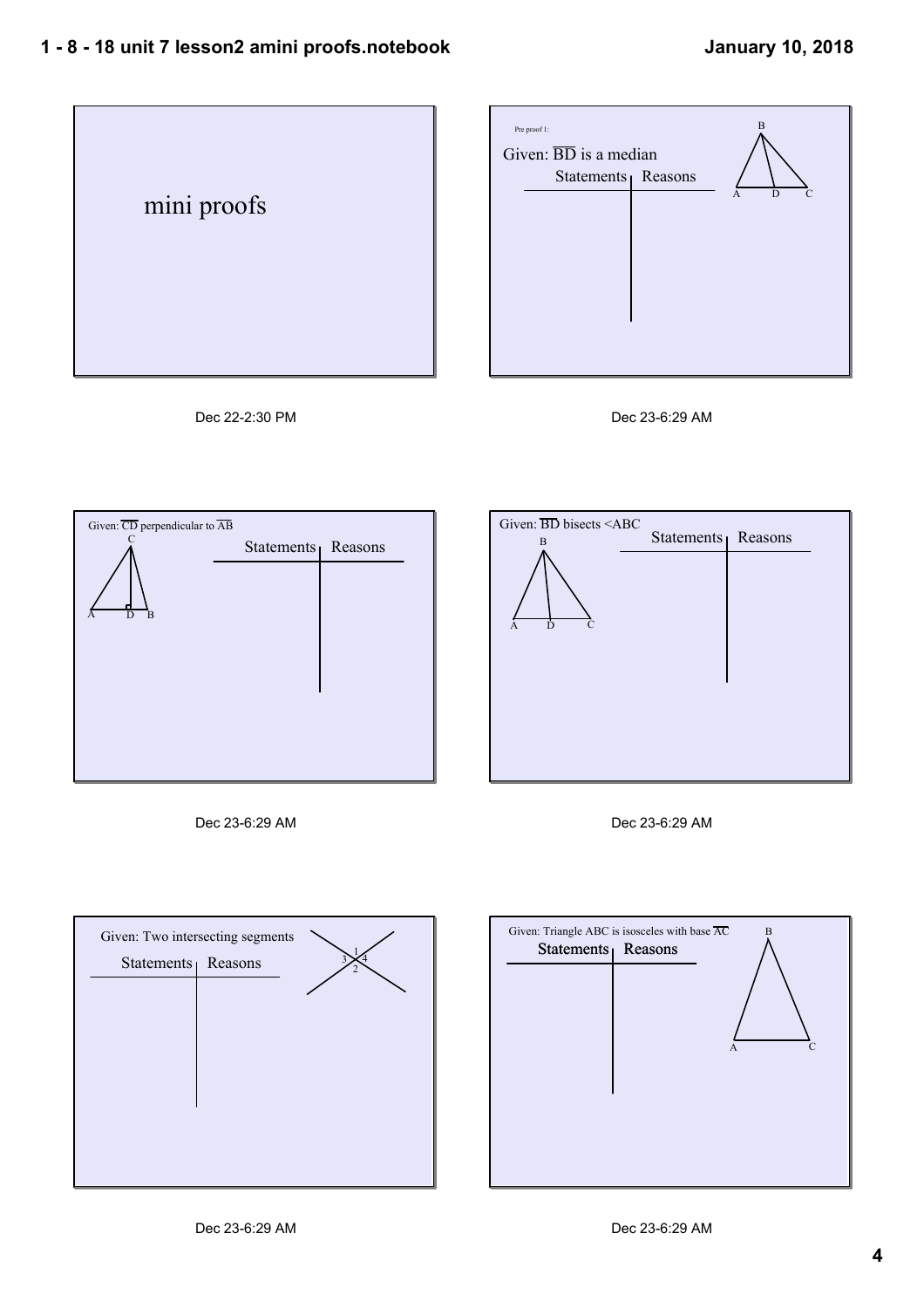## **1 8 18 unit 7 lesson2 amini proofs.notebook**











Dec 23-6:29 AM





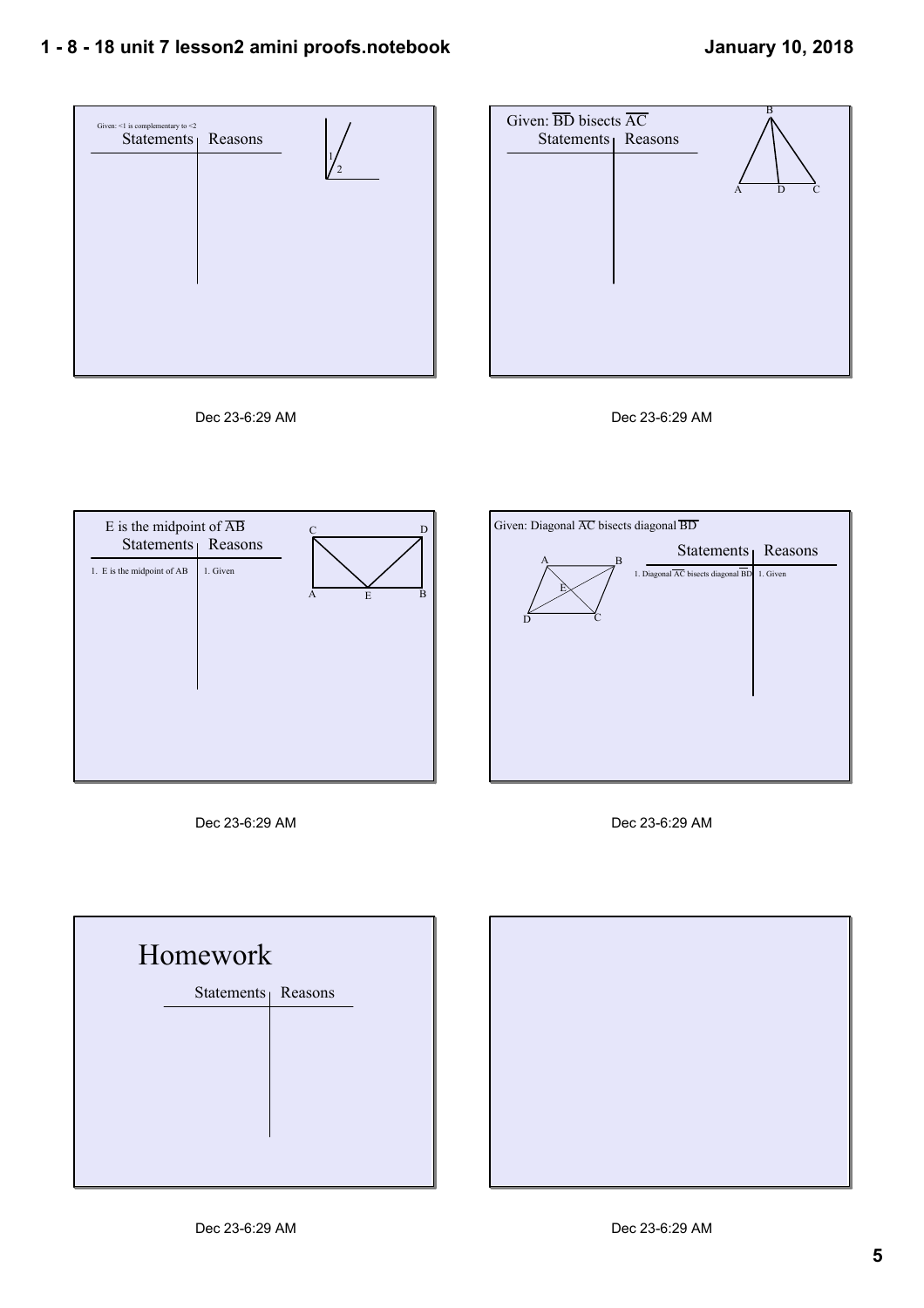



Dec 23-6:29 AM Dec 23-6:29 AM





Dec 23-6:29 AM Dec 23-6:29 AM



![](_page_5_Picture_10.jpeg)